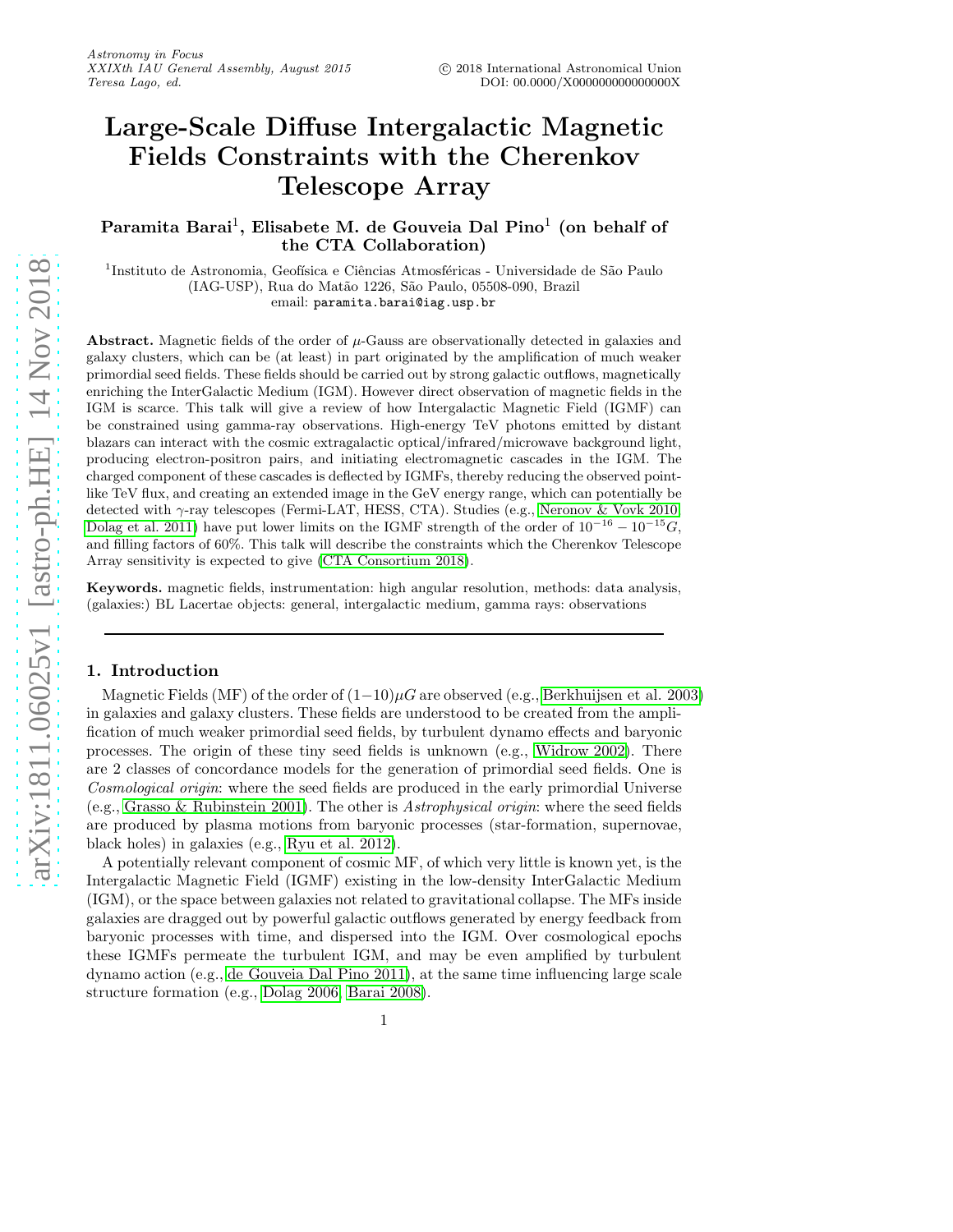

<span id="page-1-0"></span>Figure 1. Propagation of VHE primary TeV photons  $\gamma_{\text{VHE},1}$  to Earth, and the interactions happening on the way to produce secondary GeV  $\gamma_{\text{VHE},2}$  photons. Figure from Sol et al. (2013a).

The knowledge of IGMF distribution is crucial in understanding the cosmological versus astrophysical origin of cosmic MF. It is challenging to directly observe the IGMF, because they are diffuse and weak in intensity. An upper limit:  $B_{IGM} < (10^{-8} - 10^{-9})G$ , is provided by standard constraints: Big Bang nucleosynthesis, Cosmic Microwave Background (CMB) anisotropy (e.g., [Durrer et al. 1998\)](#page-3-10), Faraday rotation measures of polarized radio emission from quasars (e.g., [Pshirkov et al. 2016\)](#page-3-11). Here we will overview how IGMF can be constrained using  $\gamma$ -ray observations, which provide lower limits for it.

## <span id="page-1-1"></span>2. IGMF Constraints using  $\gamma$ -ray Observations of Blazars

A novel technique to constrain the IGMF's strength and filling factor uses Very-High-Energy (VHE)  $\gamma$ -ray emission from distant blazar sources. Blazars are Active Galactic Nuclei (AGN) with the central supermassive black hole jet pointed toward our line of sight, and present rapid variability (e.g., [Aharonian et al. 2007\)](#page-3-12). The observed spectral energy distributions of blazars (e.g., [Bonnoli et al. 2015\)](#page-3-13) are fitted to models, where the TeV  $\gamma$ -ray emission comes from the jet base. There, relativistic electrons  $(e^-)$  upscatter, by Inverse Compton (IC), lower-energy ambient photons to the TeV. Relativistic protons can also have a contruibution, by emitting direct synchrotron radiation, or by the creation of secondary pions, which decay into TeV photons.

The VHE primary TeV photons  $(\gamma_{VHE,1})$  emitted by distant blazars undergo the following interactions, as they travel 100s-of-Mpc intergalactic space before reaching Earth:

$$
\gamma_{\text{VHE},1} + \gamma_{\text{EBL}} \longrightarrow e_1^- e_1^+, \qquad e_1^- + \gamma_{\text{CMB}} \longrightarrow \gamma_{\text{VHE},2} + e_2^- \,. \tag{2.1}
$$

Firstly, the  $\gamma_{\text{VHE},1}$  interact with optical/infrared/microwave Extragalactic Background Light (EBL), and cause  $e^-e^+$  pair production. These very-energetic electrons undergo IC scattering off CMB photons and produce secondary  $\gamma$ -rays ( $\gamma_{VHE,2}$ ) in the GeV energy range, as shown in Fig. [1](#page-1-0) [\(Sol et al. 2013a\)](#page-3-14). The  $e^-e^+$  pair electromagnetic cascades are deflected by IGMF present in the intervening space, and the secondary GeV  $\gamma_{\text{VHE},2}$  are strongly attenuated as they appear on Earth. These attenuated secondary GeV components can be detected with our  $\gamma$ -ray telescopes (Fermi-LAT, HESS, CTA), as either:

• Pair Halo: Spatially-extended GeV emission around primary TeV  $\gamma_{VHE,1}$  signal. These are expected for  $B_{IGM} > \sim 10^{-16} G$ , and involve imaging analysis searches for extended pair halos around blazars. (Larger IGMFs produce larger deflections, resulting in a weaker pair halo flux, that can make it undetectable with current instruments.)

• Pair Echo: GeV emission with a time delay relative to the primary. These are expected for  $B_{IGM} < 10^{-16}$ G, and involve time-resolved spectral analysis of pair echoes. Studies usually model the  $e^-e^+$  pair cascade development using Monte-Carlo simula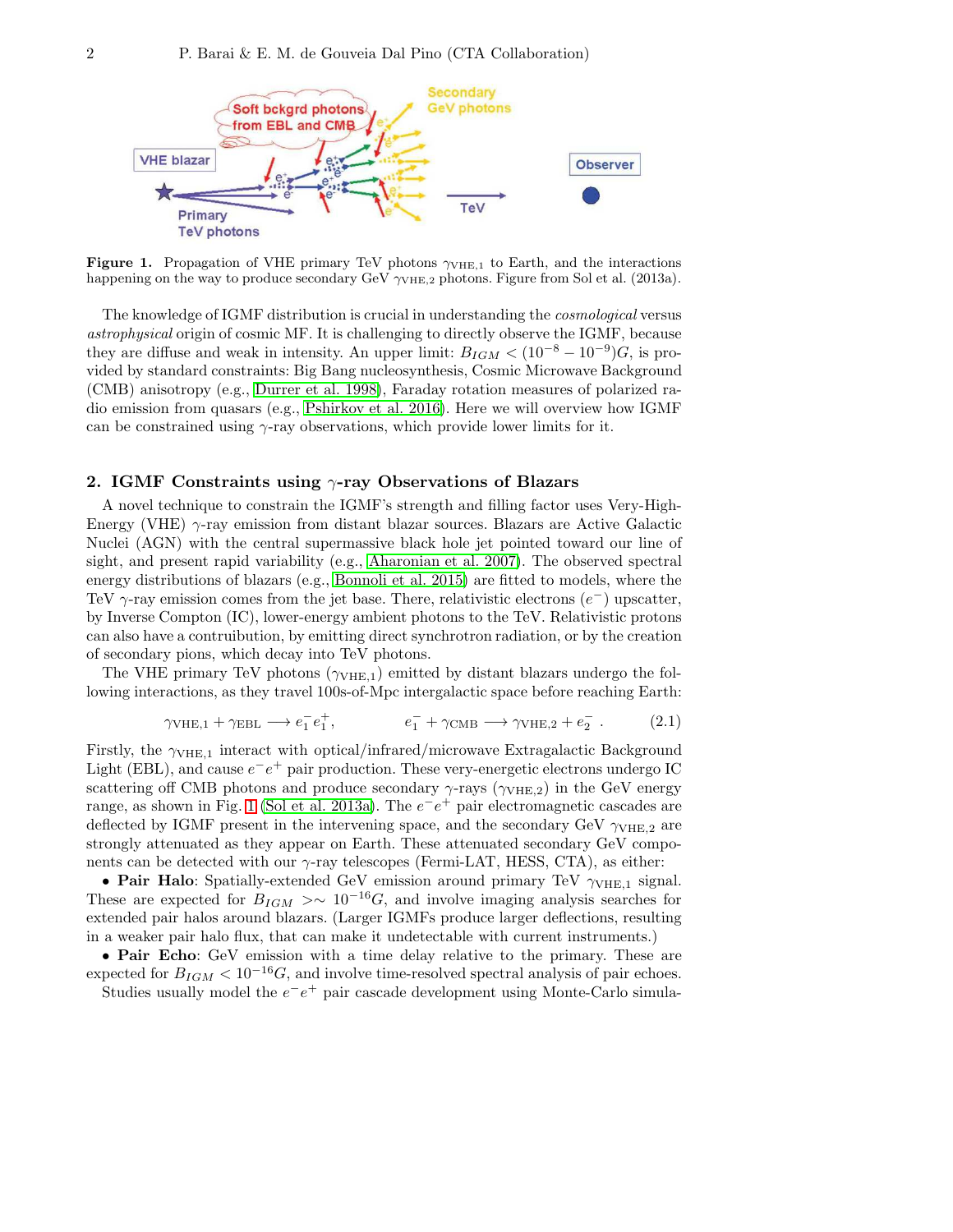tions, compute the simulated pair halo and/or pair echo assuming some IGMF configuration, compare with observations (e.g. Fermi data on blazars), and derive IGMF constraints (e.g., [Alves Batista 2017\)](#page-3-15). However, several studies have inferred a nondetection of secondary components, which nevertheless provide lower limits on  $B_{IGM}$ , assuming that the suppression of GeV flux is due to the deflection of  $e^-e^+$  pairs by IGMF. E.g. Neronov & Vovk (2010) found a lower limit of  $B_{IGM} \geq 3 \times 10^{-16}$  G. Dolag et al. (2011) inferred that IGMF fills at least 60% of space with fields stronger than  $B_{IGM} \geq 10^{-16} - 10^{-15}$ G. Considering a coherence length > 1 Mpc for the IGMF and persistent TeV emission, [Taylor et al. \(2011\)](#page-3-16) inferred a  $B_{IGM} > (10^{-17} - 10^{-15})G$ .

A first hint for the existence of pair halos (extended emission around a point-source) has been found by [Chen et al. \(2015\),](#page-3-17) by the stacking analysis of 24 blazars at  $z < 0.5$ using Fermi-LAT data. It implies a magnetic field strength of  $B_{IGM} \sim 10^{-17} - 10^{-15} G$ , using a Bayesian statistics.

# <span id="page-2-0"></span>3. γ-ray Pair Halo to be Observed by the Cherenkov Telescope Array

The Cherenkov Telescope Array (CTA) is a planned next-generation ground-based  $\gamma$ -ray observatory [\(CTA Consortium 2018\)](#page-3-2). CTA will provide the deepest insight into the non-thermal VHE Universe ever reached, probing the physical conditions of cosmic accelerators like black holes and supernovae. It will consist of an array of around 100 imaging atmospheric Cherenkov telescopes of various sizes. CTA foresees a factor of  $5-10$  improvement in sensitivity in the energy domain ( $\sim 100$  GeV  $-10$  TeV) of current Cherenkov telescopes: HESS, MAGIC, and VERITAS. It is also expected to extend the observable VHE range to below 100 GeV and above 100 TeV, and have unprecedented angular and energy resolution, as well as a wider field-of-view. A Northern site (Canarias Islands) and a Sourthern site (Chile) are planned for a full sky coverage.

[Elyiv et al. \(2009\)](#page-3-18) performed Monte Carlo simulations of 3D electromagnetic cascades (described in §[2\)](#page-1-1). One of the cases they simulated is a blazar source at a distance 120 Mpc, and  $B_{IGM} = 10^{-14} G$ . The expected geometry of *Pair Halo* from this blazar is presented in Fig. [2](#page-3-19) - left panel. The sky Field-of-View (FoV) of 1.5° is indicated by the blue-dashed circle, which is equal to the radius of the FoV of the MAGIC telescope. And a 2.5° FoV is denoted by the red-solid circle, which corresponds to the size of the FoV of the HESS telescope. These would perfectly fit into the much larger FoV of CTA.

[Sol et al. \(2013b\)](#page-3-20) estimated the pair halo flux using a theoretical model of differential angular distribution of a pair halo at  $z = 0.129$  with  $E<sub>\gamma</sub> > 100$  GeV [\(Eungwanichayapant & Aharonian 2009\)](#page-3-21), and assuming an observation time of 50 hours. The pair halo emission is displayed in Fig. [2](#page-3-19) - right panel, as the dashed curve. The CTA sensitivity curves are overplotted as the solid lines: the CTA South (North) site is labeled as I (NB). Hence CTA should well observe pair halos in the energy range  $(0.1 - 5)$  TeV.

#### 4. Conclusions

The observational detection of IGMF (extremely tiny magnetic fields permeating the cosmos on the largest scales) can shed light on the origin of seed fields in the Universe. Current results of VHE  $\gamma$ -ray astronomy conclude to the existence of a non-zero IGMF:  $10^{-17}G < B_{IGM} < 10^{-14}G$ , mostly based on the non-detection of expected secondary GeV  $\gamma$ -rays. Future theoretical studies need to take into account possible additional effects in the IGM, e.g. energy losses by cosmic rays, plasma effects. Observationally the positive detection of Pair Halos and Pair Echos are needed with detailed data on cascade signatures, which the CTA with its improved sensitivity is expected to observe.